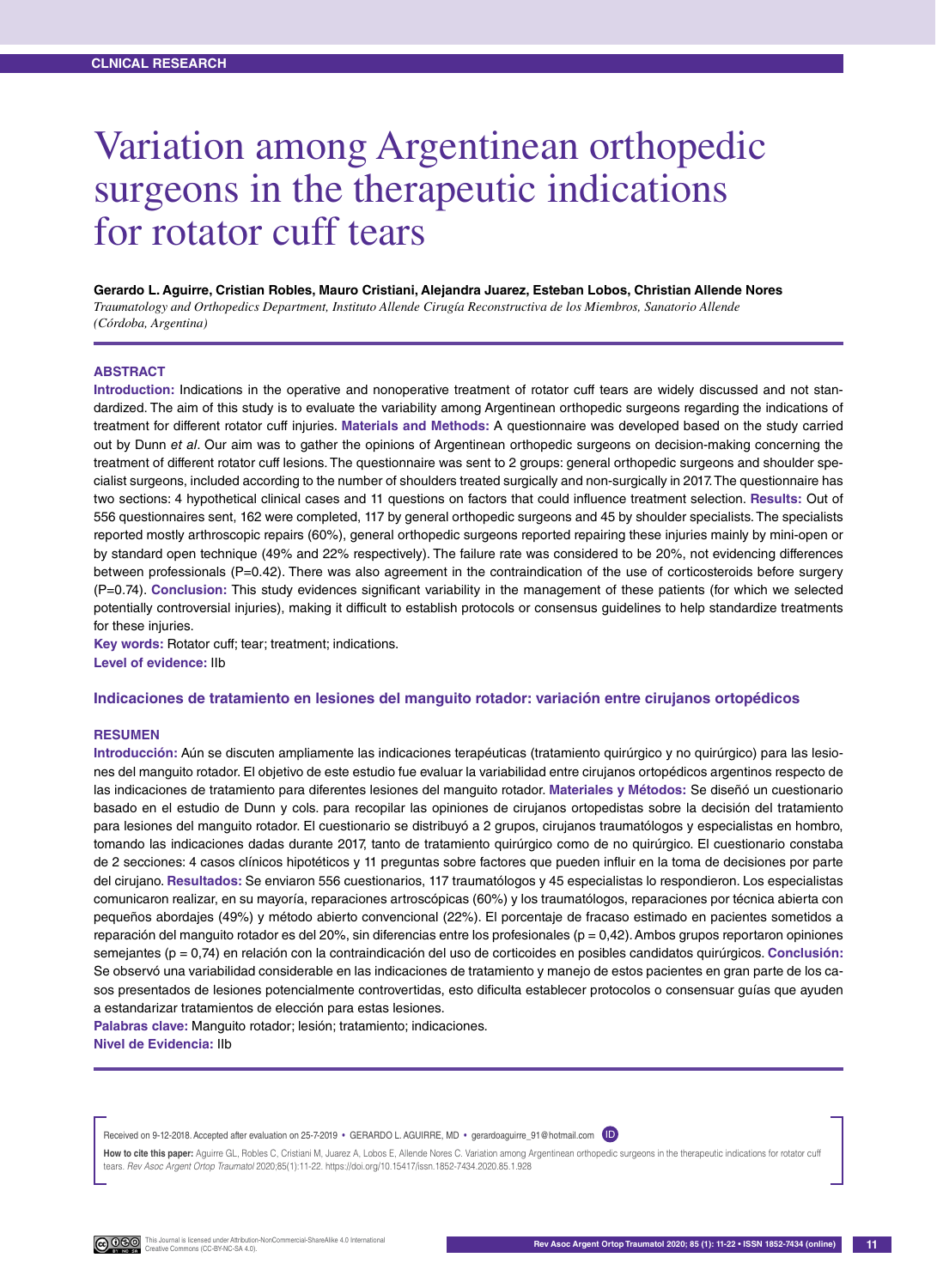### **Introduction**

Although there is a good amount of literature on the rotator cuff injury treatment, surgical indications remain widely controversial and have not been standardized.<sup>1</sup> In order to thoroughly define the indications for treatment of rotator cuff tears, the risks and benefits of both operative and nonoperative treatment must be fully examined. The basis for an organized approach to treating rotator cuff tears is grounded in decreasing of risk for chronic rotator cuff changes associated with nonoperative treatment, and establishing the potential for healing of partial-thickness and full-thickness tears, the reparability of tears, and the prognostic factors associated with functional outcomes after treatment.<sup>2</sup> Such factors include gender, smoking habits, previous steroid injections, history of trauma, the grade of osteoarthritis, muscle fatty infiltration, tear size, and the surgical technique.<sup>3</sup>

Current literature reports evidence that direct repair of tendon, either by arthroscopy, by mini-open repair or by standard open repair, is the standard treatment indication for high-demand patients.<sup>2,4,5</sup> In older patients with loss of muscle integrity, muscular atrophy and poor tendon quality, the indication for the ideal treatment is more controversial.<sup>2,6,7</sup>The reported outcomes for the surgical repairs of rotator cuff tears are heterogeneous and have a high failure rate. $8-15$ 

The aim of this study is to evaluate the variability among Argentinean orthopedic surgeons regarding the indications of treatment in different rotator cuff injuries.

We consider that regulation standardizing long-term follow-ups for these patients and a national registry allowing for a reliable statistical analysis of the therapeutic practices undertaken nation-wide, would be a key step for the development, in the near future, of prospective statistical analyses that may improve the indication management for these injuries.

## **Materials and Methods**

Based on the study of Dunn *et al.*,<sup>1</sup> a questionnaire was developed to gather the opinions of Argentinean orthopedic surgeons on decision-making concerning the treatment of different rotator cuff lesions (Appendix). The questionnaire has two sections: the first part poses 4 hypothetical clinical cases, and the second part has 11 questions on factors that could influence surgical decision-making. Questionnaires were delivered through two methods: 1) personally delivered to be completed at the 54th Argentine Congress of Orthopedics and Traumatology, which took place from December 2nd to 6th, 2017, in Buenos Aires; and 2) delivered via email to shoulder specialist and general orthopedic surgeons (Figure 1).



**Figure 1.** Schematic of the delivered surveys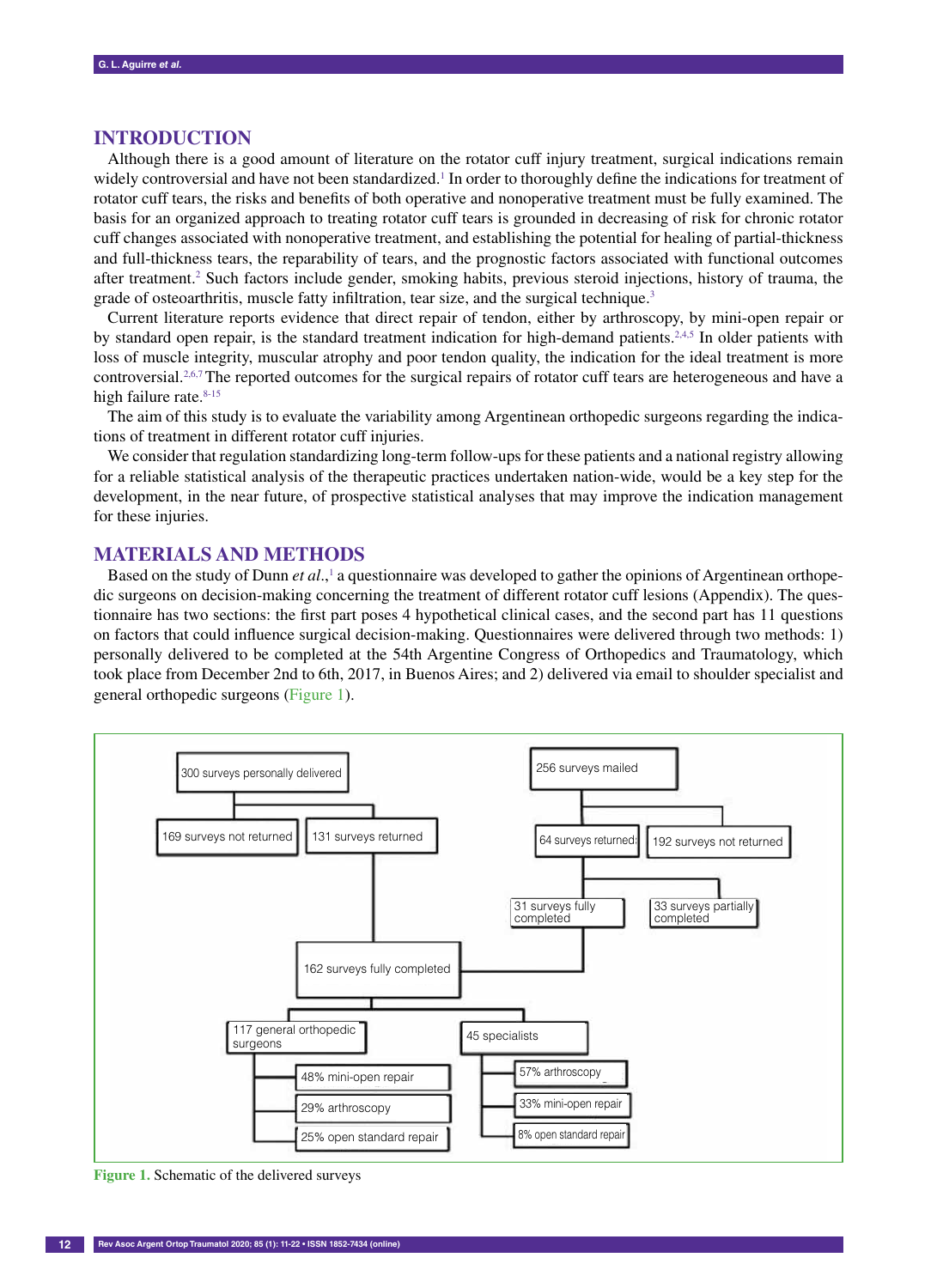We considered as shoulder specialist surgeons those surgeons who reported 40 or more rotator cuff repairs (RCR) per year, and as general orthopedic surgeons those surgeons with an arthroscopy subspecialty. The surgical volume was determined based on Dunn *et al*.<sup>1</sup> study, including the surgeons with a high-volume of repairs per year according to their tertile distribution analysis.

All surgeons were interviewed and inquired on the number of RCRs performed in 2017 and the chosen procedure (arthroscopic, mini-open or standard open repair) to repair rotator cuff tears of up to 2cm. Additionally, surgeons were asked to estimate the failure rate for all patients undergoing RCR in Argentina.

The case presentations, which stated that the rotator cuff tear had been confirmed by MRI imaging, were designed to address four different potentially controversial clinical presentations. They included: 1) a 50% thickness rotator cuff tear in a patient who had sustained a traumatic injury four months previously; 2) a full-thickness tear in a patient with external rotator weakness and little pain who had sustained a traumatic injury with a three-month evolution; 3) a full-thickness tear in a 55-year-old man with a 1-year history of mild discomfort, and 4) a large, retracted tear with fatty infiltration of the cuff muscles in a patient who had sustained a traumatic injury one week previously and who, at presentation, had functional impairment. For each of the four hypothetical patients, the surgeons were asked to choose one of the following options: 1) physical therapy; 2) a corticosteroid injection; 3) a corticosteroid injection plus physical therapy; 4) surgery with RCR; and 5) surgery without RCR.

Of the eleven questions about factors that might influence decision-making regarding rotator cuff surgery (e.g., patient expectations, role of physical therapy, role of corticosteroid injection, relationship between cuff disease and shoulder osteoarthritis, and potential progression of the tear), nine were answered with the use of a 5-point Likert scale (strongly disagree, disagree, indifferent, agree, and strongly agree). Of the remaining two questions, one requested a numerical response concerning the maximum recommended number of corticosteroid injections, and the other was a multiple-choice question that addressed factors affecting the patients' ability to participate in surgical decision-making.

For the statistical analyses of the collected data, first, an exploratory analysis was performed (measures, summaries, descriptive graphs), and the chi-square test was used to identify associations between variables and central tendency measures in order to describe the variables under study. In addition, we set an alpha significance level of 0.01 and P<0.01 to be considered statistically significant.

### **Results**

Out of the 162 completed and returned surveys, 27.7% belonged to the specialist group, and the remaining 72.3% belonged to the general orthopedic group. Table 1 shows both groups' distribution in terms of the preferred type of RCR.

| <b>Professional</b>        |                    | <b>Total</b>                  |                                   |     |  |
|----------------------------|--------------------|-------------------------------|-----------------------------------|-----|--|
|                            | <b>Arthroscopy</b> | Mini-open repair<br>technique | Open standard repair<br>technique |     |  |
| Shoulder specialist        | 26(57.78)          | 15(33.3)                      | 8 (8.89)                          | 45  |  |
| General orthopedic surgeon | 35(29.91)          | 57 (48.72)                    | 25(21.37)                         | 117 |  |

#### **Table 1.** Distribution in terms of preferred type of rotator cuff repair

The brackets show the percentage according to the professional category.

The shoulder specialists reported an average repair volume of 100 (standard deviation=34), and 10% of them had performed more than 275 repairs. The general orthopedic surgeons, with significantly fewer repairs, reported an average repair volume of 8 (standard deviation=5), and percentile 25 of 1 and percentile 74 of 15. In terms of the type of repair, the annual distributions were significantly different between both groups (Table 2).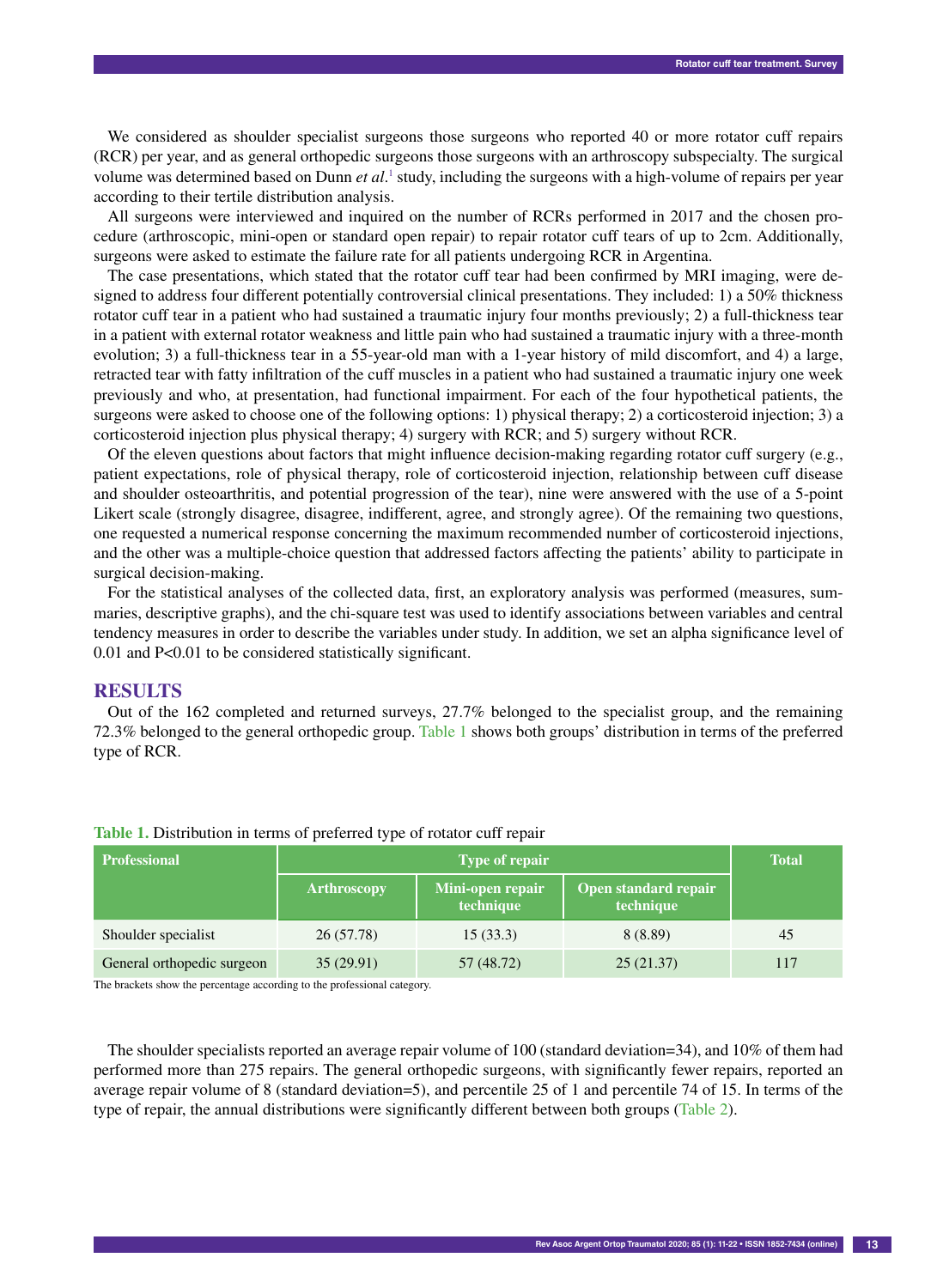| Type of repair                 | <b>Shoulder specialist</b>        |                      |                      |  |  |
|--------------------------------|-----------------------------------|----------------------|----------------------|--|--|
|                                | <b>Mean</b>                       | <b>Percentile 25</b> | <b>Percentile 95</b> |  |  |
| Arthroscopy                    | 131                               | 40                   | 700                  |  |  |
| Mini-open repair technique     | 61                                | 40                   | 100                  |  |  |
| Open standard repair technique | 53                                | 45                   | 70                   |  |  |
|                                | <b>General orthopedic surgeon</b> |                      |                      |  |  |
| Arthroscopy                    | 9                                 | 2                    | 30                   |  |  |
| Mini-open repair technique     | 12                                | 3                    | 30                   |  |  |
| Open standard repair technique | 6                                 | $\overline{2}$       | 20                   |  |  |

**Table 2.** Surgical annual volume according to each professional category

The distribution in terms of the preferred repair (arthroscopic or open) was associated with the group categories  $(P=0.004)$ : most of the shoulder specialists reported they preferred arthroscopies  $(60%)$  while the general orthopedic surgeons reported mini-open repair (49%) and open standard repair (22%). Overall, the respondents considered that the failure rate for all patients undergoing RCR is 20%, not evidencing differences between professionals (P=0.42). According to the preferred type of repair, the sub-group of general orthopedic surgeons who preferred the mini-open repair considered the highest rate of failure associated with the RCR (Table 3) (Figure 2).

**Table 3.** Failure rate as estimated by the respondents (standard error) according to the type of repair and the professional involved

| <b>Type of repair</b>          | <b>Professional</b>        | <b>Mean</b> | <b>Standard error</b> |  |
|--------------------------------|----------------------------|-------------|-----------------------|--|
| Arthroscopy                    | Shoulder specialist        | 18.46       | 2.47                  |  |
|                                | General orthopedic surgeon | 15.68       | 1.69                  |  |
| Mini-open repair technique     | Shoulder specialist        | 18.93       | 3.46                  |  |
|                                | General orthopedic surgeon | 25.08       | 2.0                   |  |
| Open standard repair technique | Shoulder specialist        | 17.50       | 2.5                   |  |
|                                | General orthopedic surgeon | 20.11       | 2.1                   |  |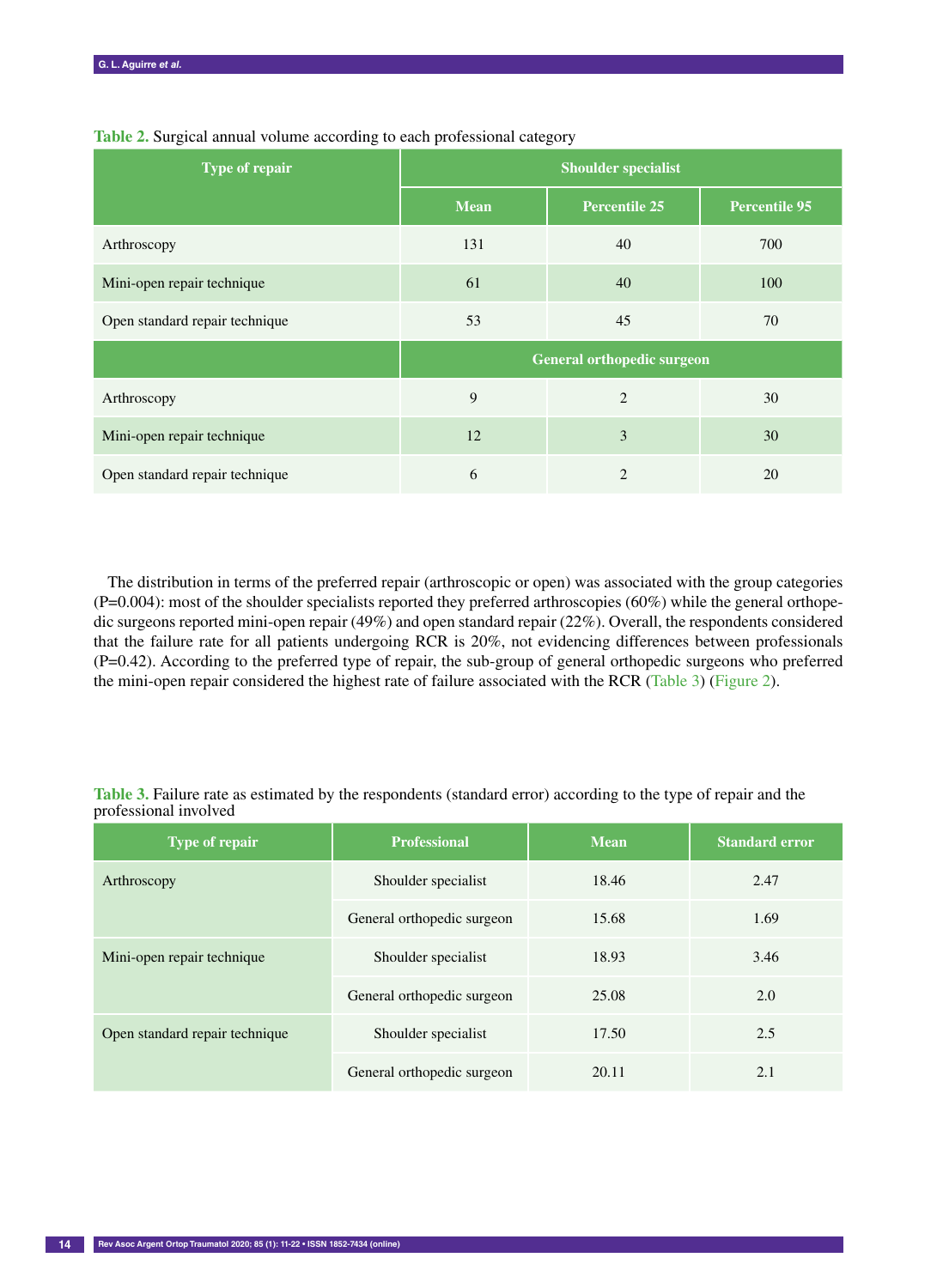

Regarding the analyzed clinical cases, by and large, the general orthopedic surgeons and the shoulder specialists differ in defining the therapeutic procedures, particularly for cases 2, 3 and 4. Table 4 shows the answer rate for each indication, and Figure 3 displays, for each clinical case, the trends towards the prescribed procedures of both groups separately.

| Case           | <b>Professional</b>           | <b>Physical</b><br>therapy | Corticosteroid | <b>Surgery with</b><br>cuff repair | <b>Surgery without</b><br>cuff repair | <b>Corticosteroid</b><br>+ Physical therapy |
|----------------|-------------------------------|----------------------------|----------------|------------------------------------|---------------------------------------|---------------------------------------------|
| $\mathbf{I}$   | Shoulder specialist           | 2.6                        | $\theta$       | 73                                 | $\theta$                              | 24.4                                        |
|                | General orthopedic<br>surgeon | 7                          | $\overline{2}$ | 70.3                               | 2.22                                  | 18.5                                        |
| $\overline{2}$ | Shoulder specialist           | 20                         | $\Omega$       | 77.8                               | $\theta$                              | 2.2                                         |
|                | General orthopedic<br>surgeon | 23.7                       | $\overline{0}$ | 68.1                               | 2.2                                   | 6                                           |
| 3              | Shoulder specialist           | 51.1                       | $\Omega$       | 33.3                               | 2.3                                   | 13.3                                        |
|                | General orthopedic<br>surgeon | 60.8                       | $\Omega$       | 17.6                               | $\theta$                              | 21.50                                       |
| 4              | Shoulder specialist           | 21.1                       | $\Omega$       | 50                                 | 11                                    | 17.9                                        |
|                | General orthopedic<br>surgeon | 23                         | 1,5            | 50                                 | 7                                     | 18,5                                        |

**Table 4.** Procedure indication rate for each hypothetical clinical case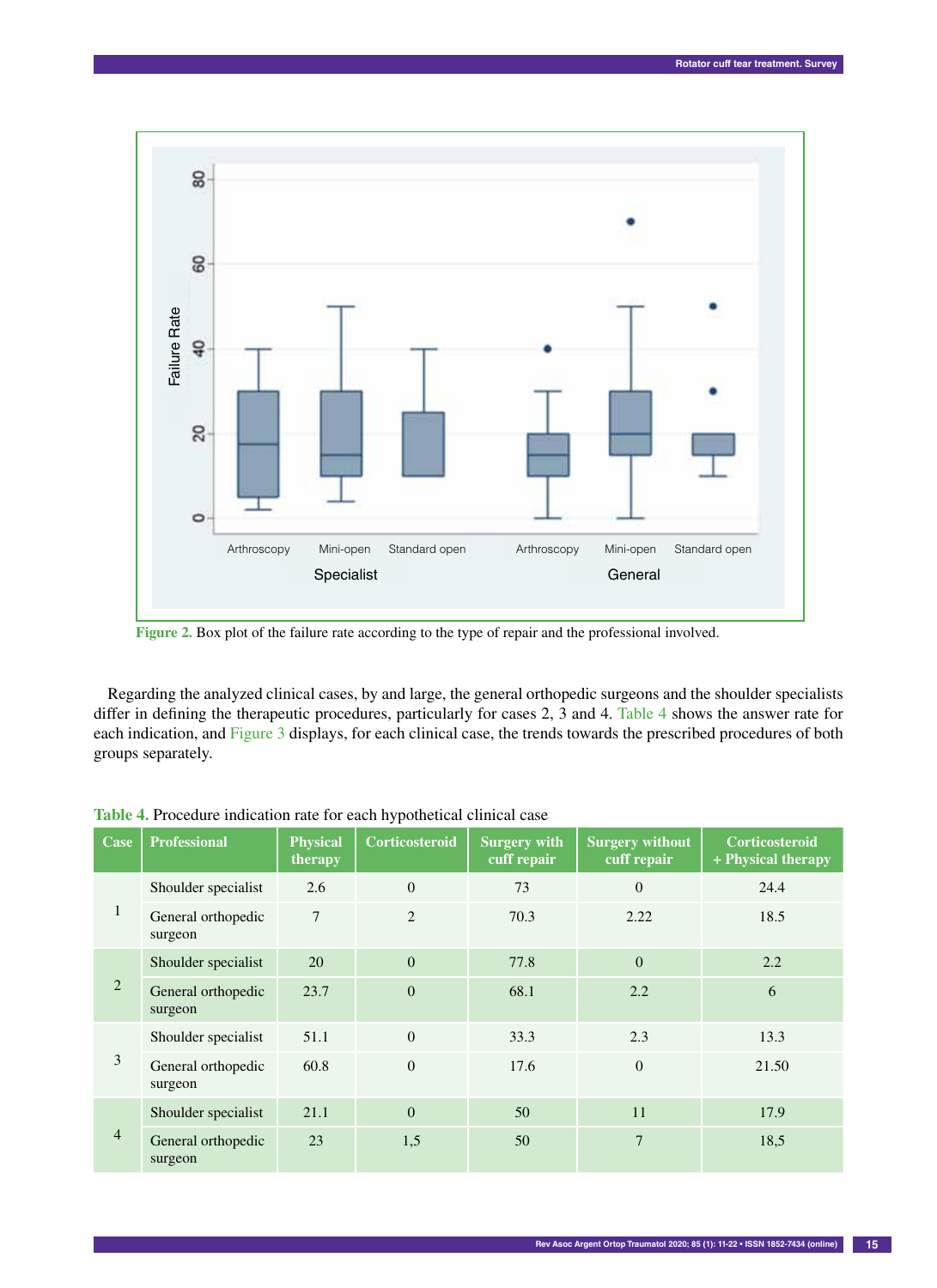

Figure 3. Therapeutic indication distribution for all the hypothetical clinical cases.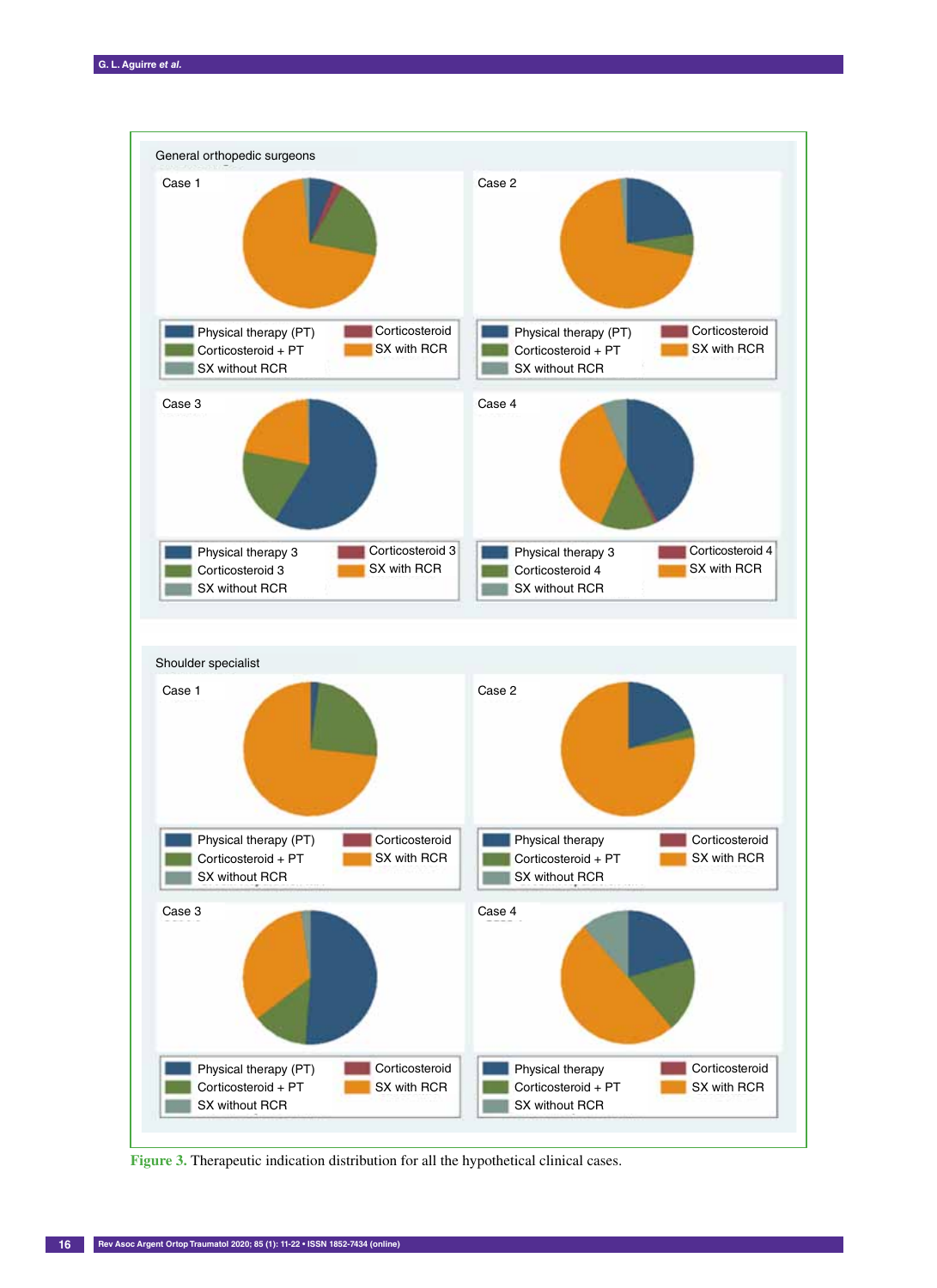Below, we describe the trends of the answers to questions 5-13, of the second section of the survey (Figure 4). In relation to question 5, the opinions of both groups differ  $(P=0.058)$ , and the shoulder specialists answered more homogeneously than the general orthopedic surgeons. In relation to the contraindication for corticosteroid injections used in potential surgical candidates, both groups had similar opinions  $(P=0.74)$  (Figure 4 shows this same pattern of opinions). In relation to the statement posing that patients should expect to achieve "normal" shoulder after the RCR (question 7), the general orthopedic surgeons expressed greater disagreement than the shoulder specialists (P=0.059). This response pattern was also observed for questions 8 and 9, for which both groups had similar answers ( $P=0.642$  and  $P=0.871$ , respectively). In relation to question 10, the opinions distributions of both groups were not homogeneous ( $P=0.003$ ). In question 11, both groups showed their agreement in a homogeneous distribution (P=0.27). Answers to questions 12 and 13 presented greater correlation among the shoulder specialists than among the general orthopedic surgeons  $(P=0.07)$ .



**Figure 4.** Bar chart of the answers to questions 5-13 of the survey (according to the group of professionals).

Regarding the opinion distribution on the number of corticosteroid injections that could be safely given in one year, each group had different the central tendencies (P=0.02according to the different types of repair (arthroscopy, mini-open repair, and open standard repair), the shoulder specialists' reported average values were 26, 15 and 4 injections per year while the general orthopedic surgeons reported 35, 56 and 19, respectively.

Finally, the respondents had to choose from the multiple-choice answers regarding the factors affecting the patients' ability to participate in the decision-making concerning rotator cuff surgery. Both groups had different opinions ( $P=0.057$ ); Figure 5 shows the distribution of answers 1 to 6: 1) patients having a higher educational background; 2) patients receiving more information; 3) patients having more frequent preoperative consultations; 4) patients having longer preoperative consultations; 5) patients are already involved in the decision-making process;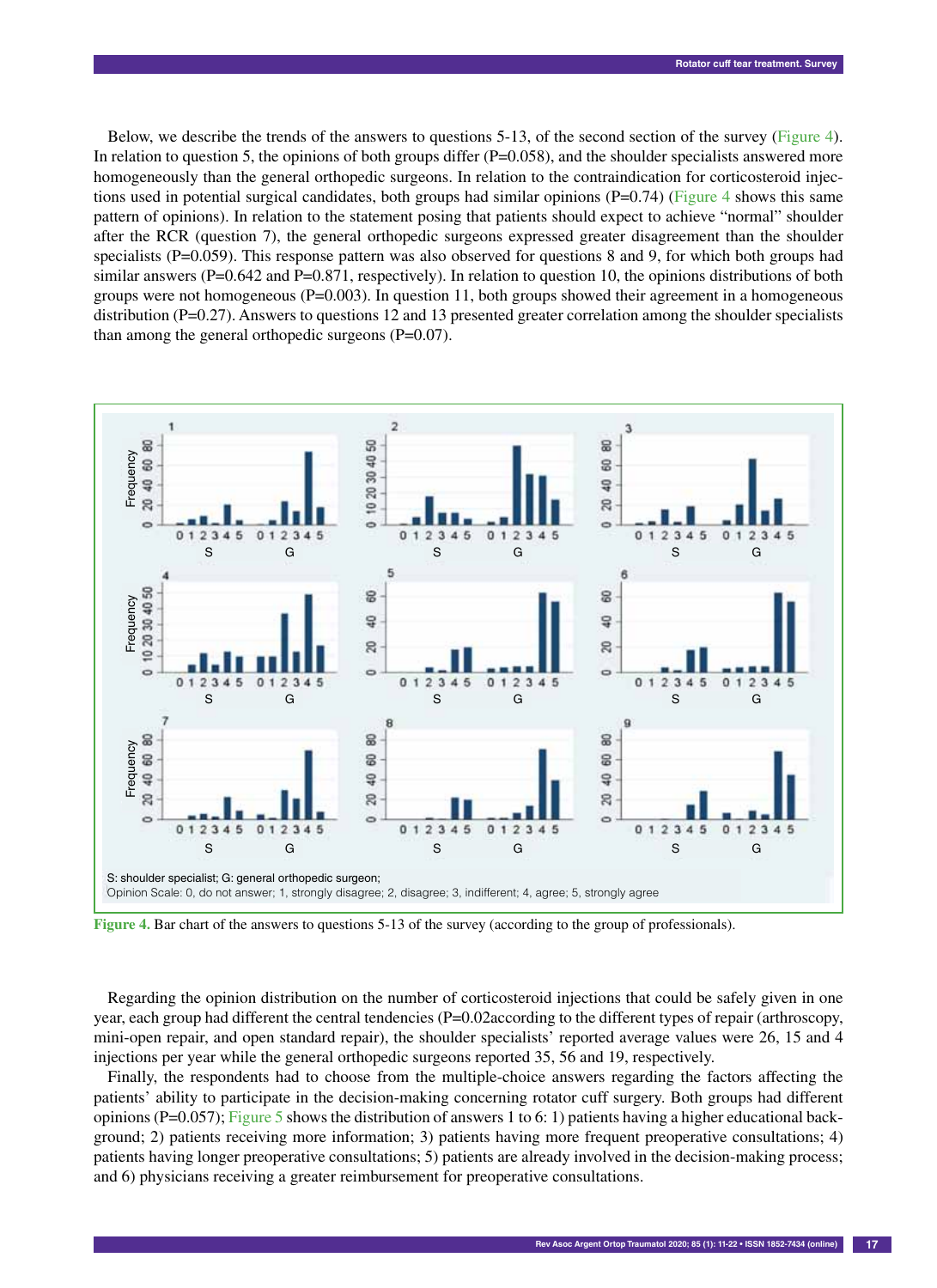

**Figure 5.** Bar chart of the factors affecting the patients' ability to participate in the decision-making concerning rotator cuff surgery

#### **Discussion**

This study is an attempt to retrieve and collect the different procedures undertaken in the treatment of rotator cuff tear, evaluating the variability regarding their indication, in Argentina. Of the 556 surveys that were delivered, only 162 (29%) were returned completed, compared to the 49% response rate achieved by Dunn *et al*. 1

In our study, the specialist group reported performing arthroscopic repairs in 60% of the cases, while the general orthopedic group reported performing open repairs in 71% of the cases (49% with mini-open technique and 22% with open standard technique), compared to the 46% overall preference to the mini-open technique obtained in the study conducted by Dunn *et al.*,<sup>1</sup> where a correlation was found between the surgeon's estimation of the failure rate and their surgical volume. There are only two randomized, controlled trials comparing the treatment modalities for rotator cuff tears (operative and nonoperative), and they present contradictory results.<sup>16,17</sup> Kukkonen *et al*.<sup>16</sup> found no differences between both treatment modalities, and Moosmayer *et al*. 17 reported better results for patients who undergo surgical repair.

Regarding the analyzed clinical cases, we found significant variation between the general orthopedic surgeons and the shoulder specialists, particularly in full-thickness rotator cuff tears with a prolonged evolution of months (case 2 of our survey), in small (up to 1cm) full-thickness rotator cuff tears in patients with no significant symptoms and no previous treatments (case 3 of our survey), and in significantly retracted tears with fatty infiltration of in patients who had sustained a traumatic injury (case 4 of our survey). The greatest correlation on the surgical repair indication between both groups corresponds to case 1 of our survey (painful partial-thickness rotator cuff tears in young patients who had sustained a traumatic injury), for which the respondents' prevalent opinion agrees with the published treatment of choice for this type of tears.<sup>2</sup>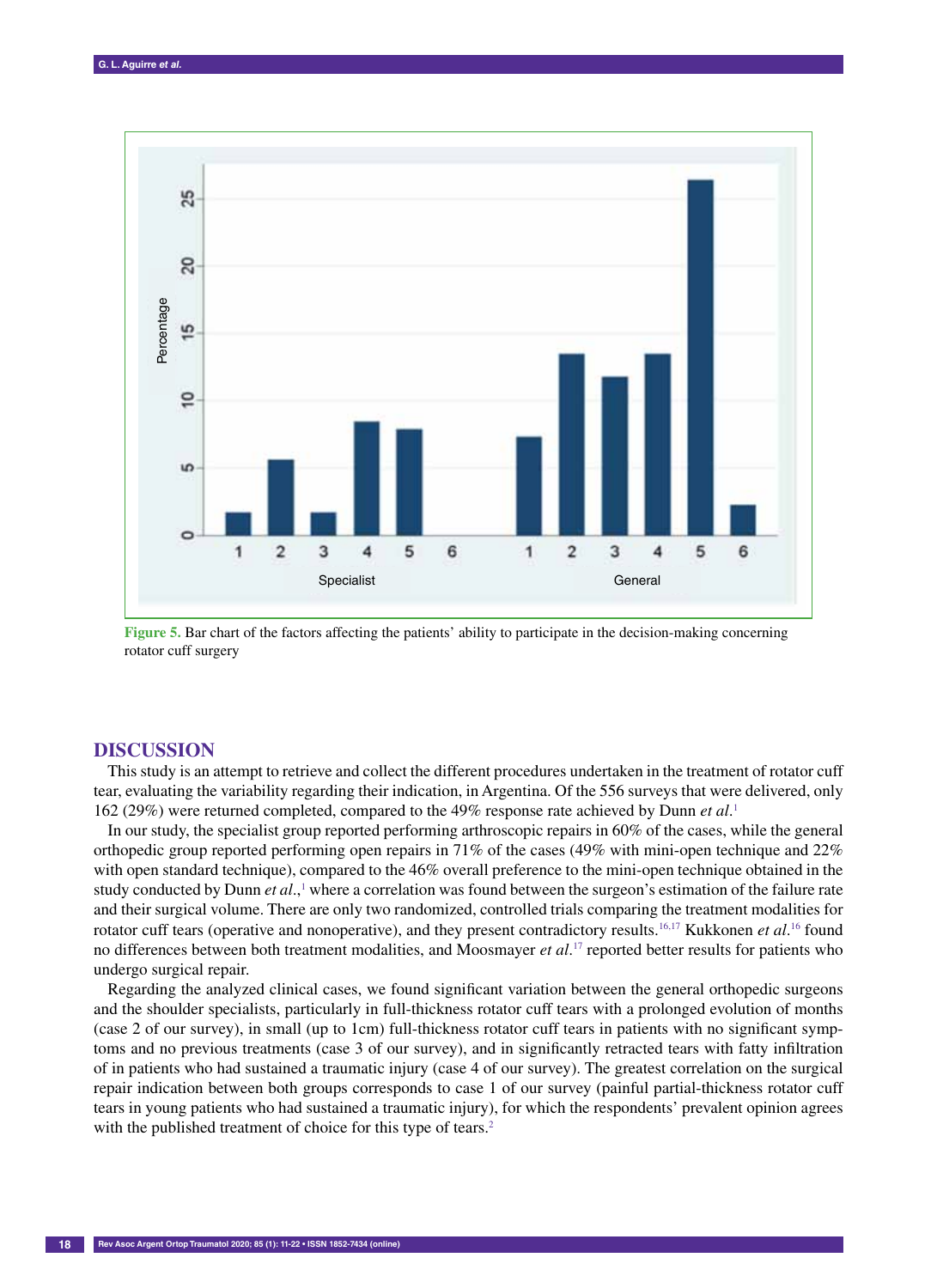The least indicated treatment in all cases was the use of corticosteroid injections, and the second least indicated was surgery without RCR. Both groups of professionals had similar opinions  $(P=0.74)$  regarding the contraindication for corticosteroid injections used in potential surgical candidates  $(P=0.353)$ , which contraindication is supported by Mohamadi *et al*., who reported that corticosteroid injections give small and transient pain relief, do not modify the natural course of the condition, and owe their outcomes to the placebo effect.<sup>18</sup>

Regarding the indication for physical therapy, most of the general orthopedic surgeons agreed on it being useful for treating full-thickness rotator cuff tears, i.e., treated conservatively, while the shoulder specialists had a more heterogeneous opinion distribution. Regarding question 7, the general orthopedic surgeons expressed more indifference on the patients' expectations after the RCR. The general orthopedic surgeons showed great correlation among themselves on agreeing in the active involvement of patients in the surgical decision-making. Several factors may influence the outcome of postoperative rotator cuff healing;<sup>19-22</sup> in this regard, the prevention of shoulder osteoarthritis was a consideration taken homogeneously by both groups, and most of the respondents considered repairing these injuries as a way to prevent further complications.

Both professional groups considered that surgeons should spend more time discussing the pros and cons of the RCR with the patients before the surgery  $(P=0.27)$ . The statement of question 13, posing that the expected frequency and duration of rehabilitation should be discussed with patients preoperatively, was the one that had the most acceptance among the shoulder specialists (P=0.07). According to Manaka *et al.*,<sup>23</sup> although arthroscopic repair is a relatively minor procedure, the postoperative rehabilitation period may be long and intense, and the level of recovery as well as the time the of recovery vary between patients.

The limitations of our study were those derived from the retrospective nature of the analysis, the comparison of two groups of orthopedic surgeons (general and specialist) by means of self-administered surveys, the lack of homogeneity regarding the number of returned surveys, and the low rate of returned surveys. However, the absence of this type of study in Argentina, a research on the variability in the therapeutic indications for rotator cuff tears, makes this study of great scientific validity.

## **Conclusions**

In Argentina, the shoulder specialists considered the arthroscopic repair to be the surgical method of choice for rotator cuff tears, while the general orthopedic surgeons preferred the mini-open repair technique, and the overall estimation of failure rate for patients undergoing RCR in Argentina was 20%. To summarize, the management of these patients is variable, which hinders establishing protocols or consensus guidelines to help standardize treatments for these injuries.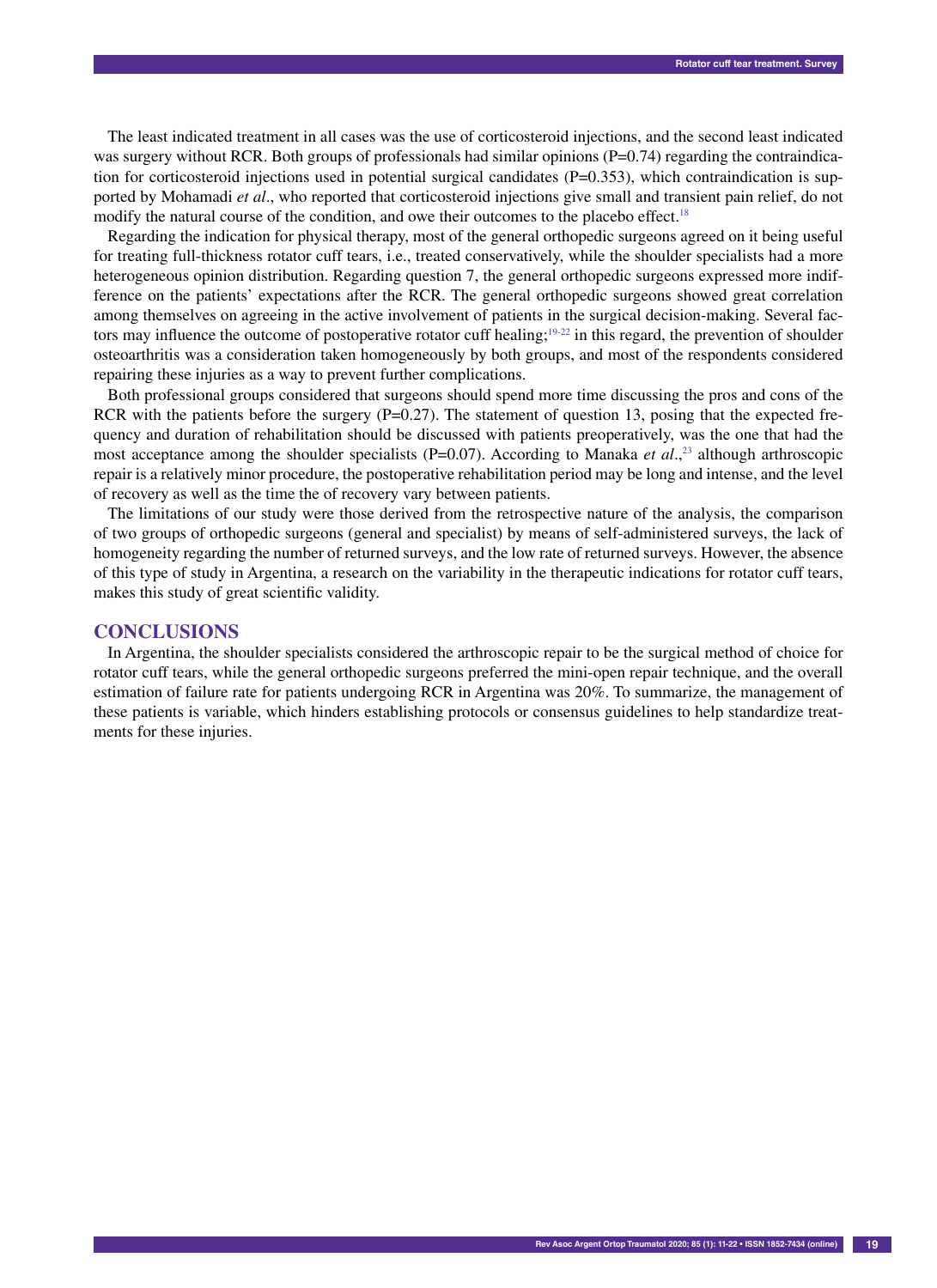# **AnNex**

| Questionnaire                                                                                                                                                                                                                                                                                                                                                |                                     |  |  |  |  |  |
|--------------------------------------------------------------------------------------------------------------------------------------------------------------------------------------------------------------------------------------------------------------------------------------------------------------------------------------------------------------|-------------------------------------|--|--|--|--|--|
| . Number of rotator cuff repairs performed in 2017                                                                                                                                                                                                                                                                                                           |                                     |  |  |  |  |  |
| Cases                                                                                                                                                                                                                                                                                                                                                        |                                     |  |  |  |  |  |
| . Chosen procedure for primary repair of rotator cuff full-thickness tears of 2cm:                                                                                                                                                                                                                                                                           |                                     |  |  |  |  |  |
| Mini-open repair<br>Arthroscopic repair<br>Standard open repair                                                                                                                                                                                                                                                                                              |                                     |  |  |  |  |  |
| • Estimate the failure rate (defined as the patient's dissatisfaction) for all patients undergoing rotator cuff repairs in Argentina:                                                                                                                                                                                                                        |                                     |  |  |  |  |  |
| $\%$                                                                                                                                                                                                                                                                                                                                                         |                                     |  |  |  |  |  |
| For the following four questions, please consider that the rotator cuff tear has been confirmed by MRI imaging and mark your<br>indication for treatment.                                                                                                                                                                                                    |                                     |  |  |  |  |  |
| 1. A 35-year-old laborer who fell from standing height at work 4 months ago onto his dominant arm and has a painful, 50% partial-thickness<br>rotator cuff tear involving the entire supraspinatus tendon with no demonstrable weakness. His situation is unchanged after 3 months of<br>physical therapy. Which treatment would you choose (mark only one)? |                                     |  |  |  |  |  |
| Physical therapy                                                                                                                                                                                                                                                                                                                                             | Surgery with rotator cuff repair    |  |  |  |  |  |
| Corticosteroid injection                                                                                                                                                                                                                                                                                                                                     | Surgery without rotator cuff repair |  |  |  |  |  |
| Corticosteroid injection plus physical therapy                                                                                                                                                                                                                                                                                                               |                                     |  |  |  |  |  |
| 2. A 45-year-old laborer who has a medium (2-cm), full-thickness rotator cuff tear after an acute injury 3 months ago that involves the dominant<br>arm with 4/5 external rotator weakness that is not particularly painful. Which treatment would you choose (mark only one)?                                                                               |                                     |  |  |  |  |  |
| Physical therapy                                                                                                                                                                                                                                                                                                                                             | Surgery with rotator cuff repair    |  |  |  |  |  |
| Corticosteroid injection                                                                                                                                                                                                                                                                                                                                     | Surgery without rotator cuff repair |  |  |  |  |  |
| Corticosteroid injection plus physical therapy                                                                                                                                                                                                                                                                                                               |                                     |  |  |  |  |  |
| 3. An active 55-year-old man with an insidious history of mild discomfort present for a year is found to have a small (1-cm), full-thickness rotator<br>cuff tear. He has received no treatment to date. Which treatment would you choose (mark only one)?                                                                                                   |                                     |  |  |  |  |  |
| Physical therapy                                                                                                                                                                                                                                                                                                                                             | Surgery with rotator cuff repair    |  |  |  |  |  |
| Corticosteroid injection                                                                                                                                                                                                                                                                                                                                     | Surgery without rotator cuff repair |  |  |  |  |  |
| Corticosteroid injection plus physical therapy                                                                                                                                                                                                                                                                                                               |                                     |  |  |  |  |  |
| 4. An active previously asymptomatic 65-year-old woman reports a traumatic event one week ago and now cannot lift her arm. MRI imaging<br>reveals a large retracted (5-cm) cuff tear with fatty infiltration of the involved cuff muscles. Which treatment would you choose (mark only<br>one)?                                                              |                                     |  |  |  |  |  |
| Physical therapy                                                                                                                                                                                                                                                                                                                                             | Surgery with rotator cuff repair    |  |  |  |  |  |
| Corticosteroid injection                                                                                                                                                                                                                                                                                                                                     | Surgery without rotator cuff repair |  |  |  |  |  |
| Corticosteroid injection plus physical therapy                                                                                                                                                                                                                                                                                                               |                                     |  |  |  |  |  |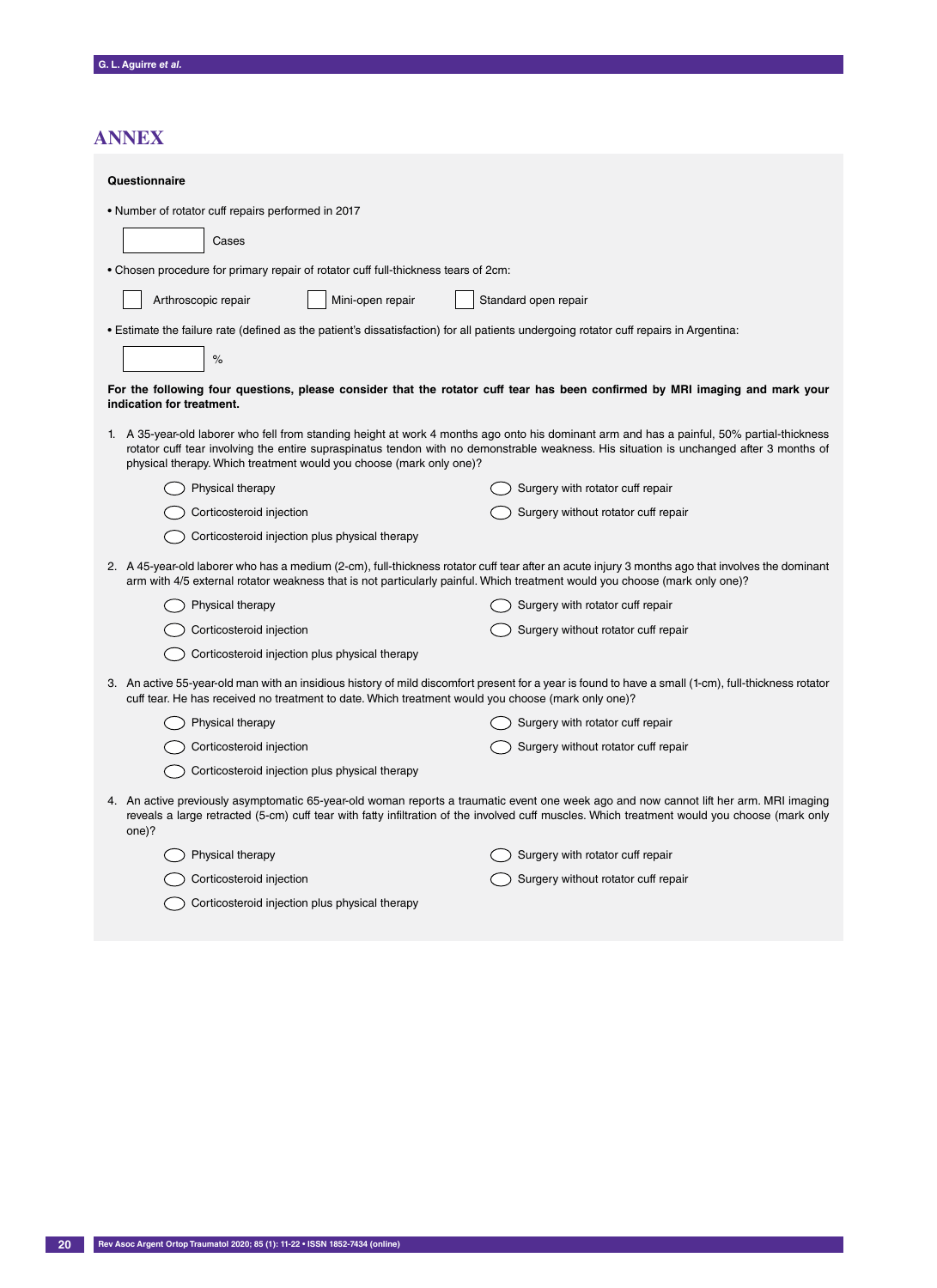|                                                                                                                                                              | <b>Strongly</b><br>disagree | <b>Disagree</b> | Indifferent | Agree | <b>Strongly</b><br>agree |
|--------------------------------------------------------------------------------------------------------------------------------------------------------------|-----------------------------|-----------------|-------------|-------|--------------------------|
| 5. Physical therapy is useful for conservatively treating<br>full-thickness rotator cuff tears.                                                              |                             |                 |             |       |                          |
| 6. The use of corticosteroid injections in potential<br>surgical candidates is contraindicated.                                                              |                             |                 |             |       |                          |
| 7. Patients should expect to achieve "normal" shoulder<br>after the rotator cuff repair.                                                                     |                             |                 |             |       |                          |
| 8. Surgeons should decide and then tell patient<br>whether or not to undergo a rotator cuff repair.                                                          |                             |                 |             |       |                          |
| 9. When recommending a rotator cuff repair, surgeons<br>should explain the options to the patients and let them<br>decide whether or not to undergo surgery. |                             |                 |             |       |                          |
| 10. A major reason to repair a rotator cuff tears is to<br>prevent tear progression.                                                                         |                             |                 |             |       |                          |
| 11. A major reason to repair a rotator cuff tears is to<br>prevent shoulder osteoarthritis.                                                                  |                             |                 |             |       |                          |
| 12. Surgeon should spend more time discussing<br>preoperatively with the patient the pros and cons of<br>the rotator cuff repair.                            |                             |                 |             |       |                          |
| 13. The expected frequency and duration of<br>postoperative rehabilitation of the rotator cuff should<br>be discussed with patients preoperatively           |                             |                 |             |       |                          |

 **Please mark your level of agreement or disagreement with each of the following statements:**

14. What is the maximum number of corticosteroid injections that could be safely given in one year?

 $\bigcirc$  1  $\bigcirc$  2  $\bigcirc$  3  $\bigcirc$  4  $\bigcirc$  5

15. My patients could participate mare in the decision-making process concerning rotator cuff surgery if (you can mark more than one):

patients had a higher educational background

patients received more information (leaflet, videos, apps, internet, etc.)

 $\bigcirc$  patients had more frequent preoperative consultations.

 $\bigcirc$  patients had longer preoperative consultations

 $\bigcirc$  my patients are already involved in the decision-making process

physicians received a greater reimbursement for preoperative consultations

Conflict of interest: Authors claim they do not have any conflict of interest.

––––––––––––––––––

E. Lobos ORCID ID: http://orcid.org/0000-0003-2394-6010 C. Allende Nores ORCID ID: http://orcid.org/0000-0002-2336-2157

C. Robles ORCID ID: http://orcid.org/0000-0001-9176-074X

M. Cristiani ORCID ID: http://orcid.org/0000-0001-6444-9921

A. Juarez ORCID ID: http://orcid.org/0000-0001-8509-8737